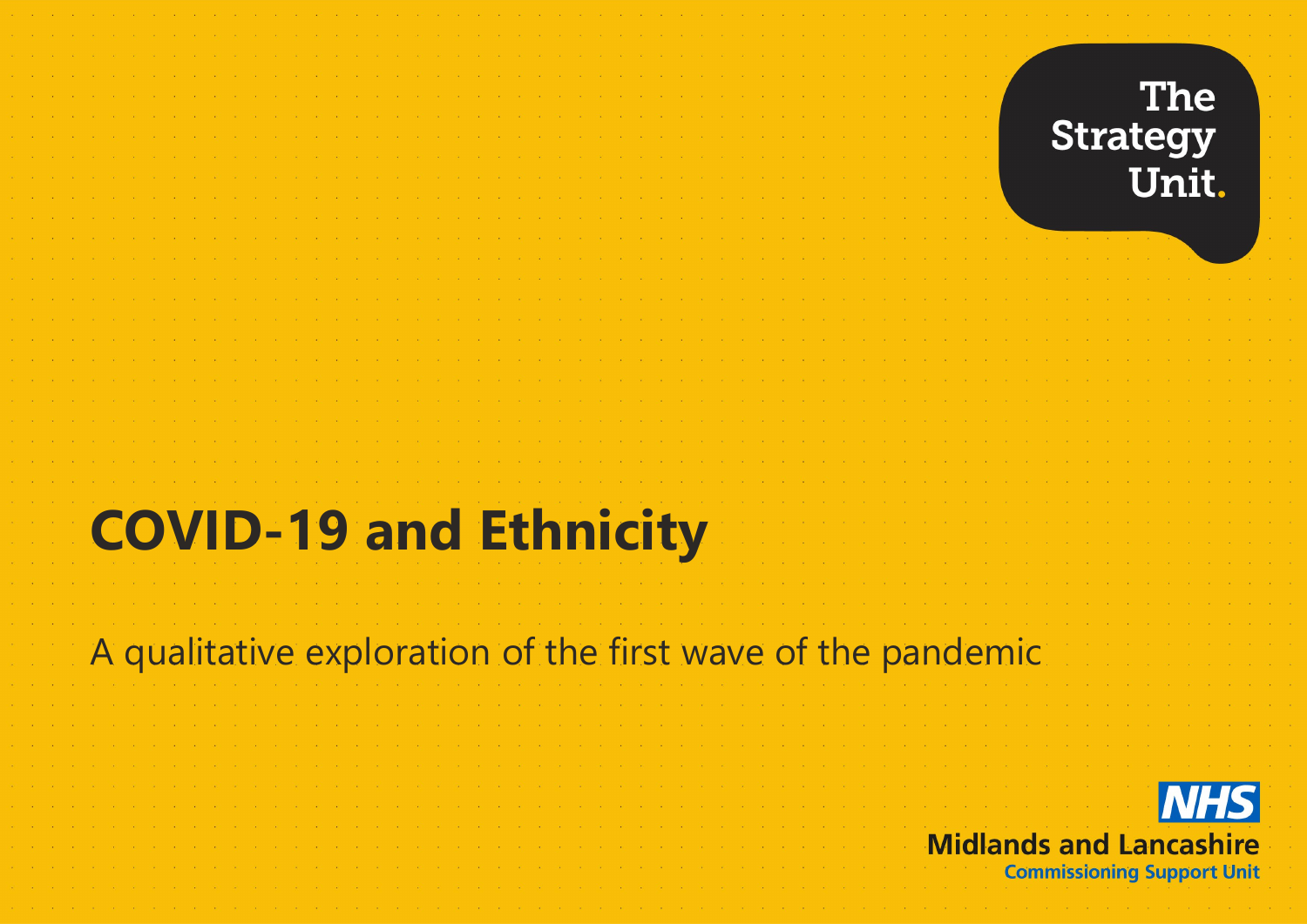#### **\*We couldn't identify with the national commentary on ethnicity**

*"I mean I don't consider myself a poor person, you know, I'm educated, I have a degree, I have a job, I'm well paid, so is my partner so we don't struggle, we don't get free school meals, we live in a three-bedroom house, we own it, it's ours. So even people like me were still dying so it wasn't all this 'well we all live in overcrowded houses' because we don't..." ^Kayla*

\*The ethnically diverse qualitative team at the Strategy Unit ^Participant in the qualitative study (names have been changed)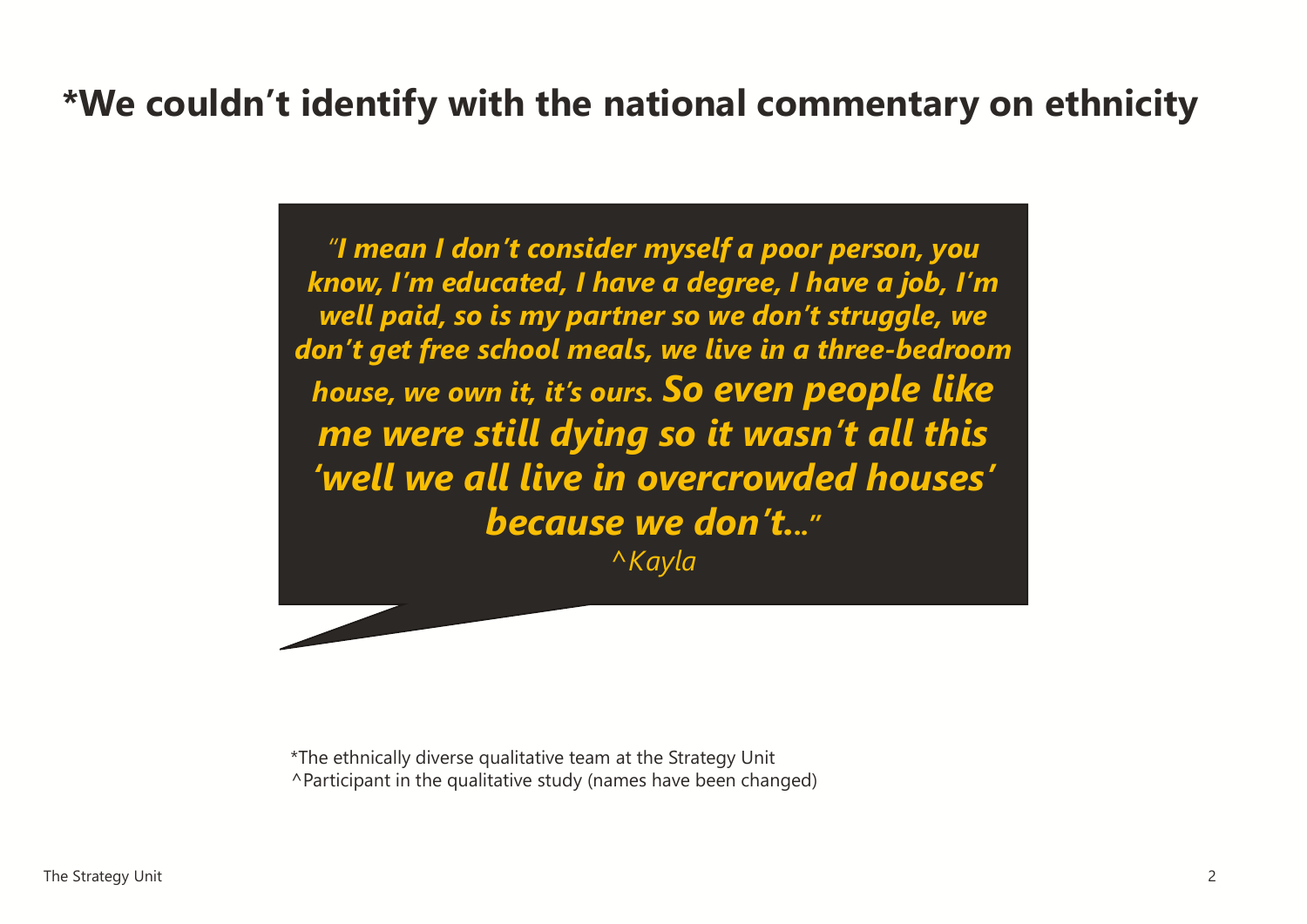# **We spoke to…..**

| Namo          | $\boldsymbol{\sigma}$ | Ethnicity                       | sion      | <b>Bereavement</b> | Residence<br>(region)     | <b>Occupation(s)</b>                                                  | Interview<br>Date of |
|---------------|-----------------------|---------------------------------|-----------|--------------------|---------------------------|-----------------------------------------------------------------------|----------------------|
| Ali           | 2A 2C                 | Middle Eastern, White,<br>Mixed | <b>No</b> | <b>No</b>          | Merseyside                | NHS - Managerial                                                      | 15/06/2020           |
| <b>Bilkis</b> | <b>4A 3C</b>          | Indian, Pakistani, Mixed        | <b>No</b> | <b>No</b>          | Lancashire                | Social Worker, Accountant, Health Care Assistant,<br>Take-away worker | 18/06/2020           |
| Cassim        | 2A 2C                 | Pakistani                       | <b>No</b> | <b>No</b>          | <b>West Midlands</b>      | Local Authority                                                       | 19/06/2020           |
| Dawood        | <b>5A 3C</b>          | Bangladeshi                     | Yes       | Yes                | <b>West Midlands</b>      | Retired, Self-employed - Small business owner                         | 22/06/2020           |
| Eshan         | 3A                    | Indian                          | <b>No</b> | <b>No</b>          | <b>West Midlands</b>      | Consultant Surgeon, GP                                                | 22/06/2020           |
| Fatima        | <b>4A 2C</b>          | Indian                          | <b>No</b> | <b>No</b>          | <b>Greater Manchester</b> | Stay at home mum, Local Authority, Engineering<br>apprenticies        | 23/06/2020           |
| Grace         | 2A 2C                 | <b>Black</b>                    | <b>No</b> | <b>No</b>          | London                    | NHS Primary Care - Non-clinical                                       | 02/07/2020           |
| Hanif         | 4A                    | Pakistani                       | <b>No</b> | <b>No</b>          | <b>West Midlands</b>      | Take-away worker, Nursery Assistant                                   | 24/06/2020           |
| Ismail        | 2A                    | Indian                          | Yes       | <b>No</b>          | Lancashire                | Taxi Driver, Housewife                                                | 20/07/2020           |
| Jamila        | <b>4A 2C</b>          | Pakistani                       | <b>No</b> | <b>No</b>          | <b>West Midlands</b>      | <b>NHS Admin and Catering</b>                                         | 09/08/2020           |
| Kayla         | 1A 2C                 | <b>Black</b>                    | Yes       | <b>No</b>          | London                    | <b>Nurse</b>                                                          | 19/08/2020           |

\*Pseudonyms have been used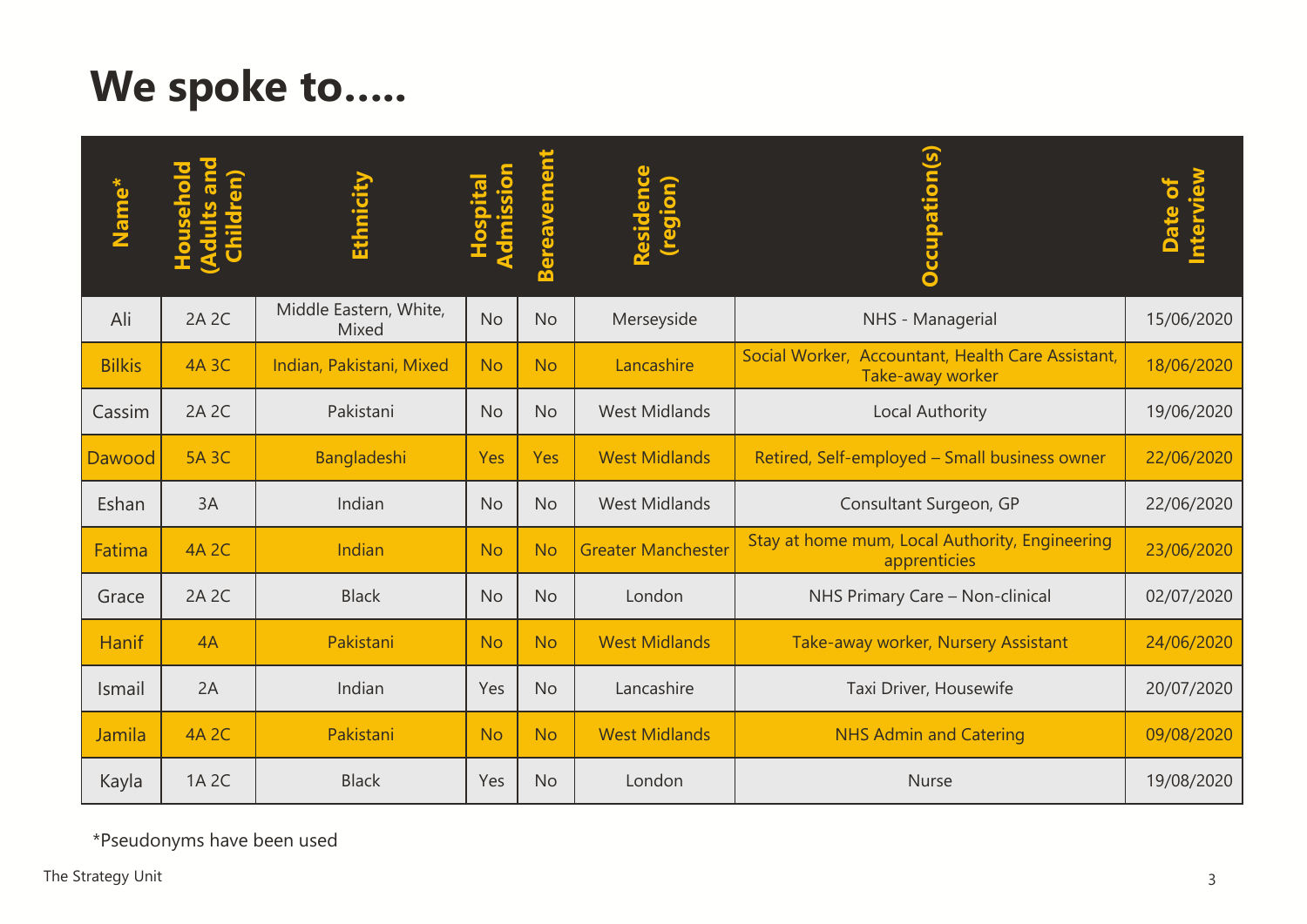# **We discussed…**

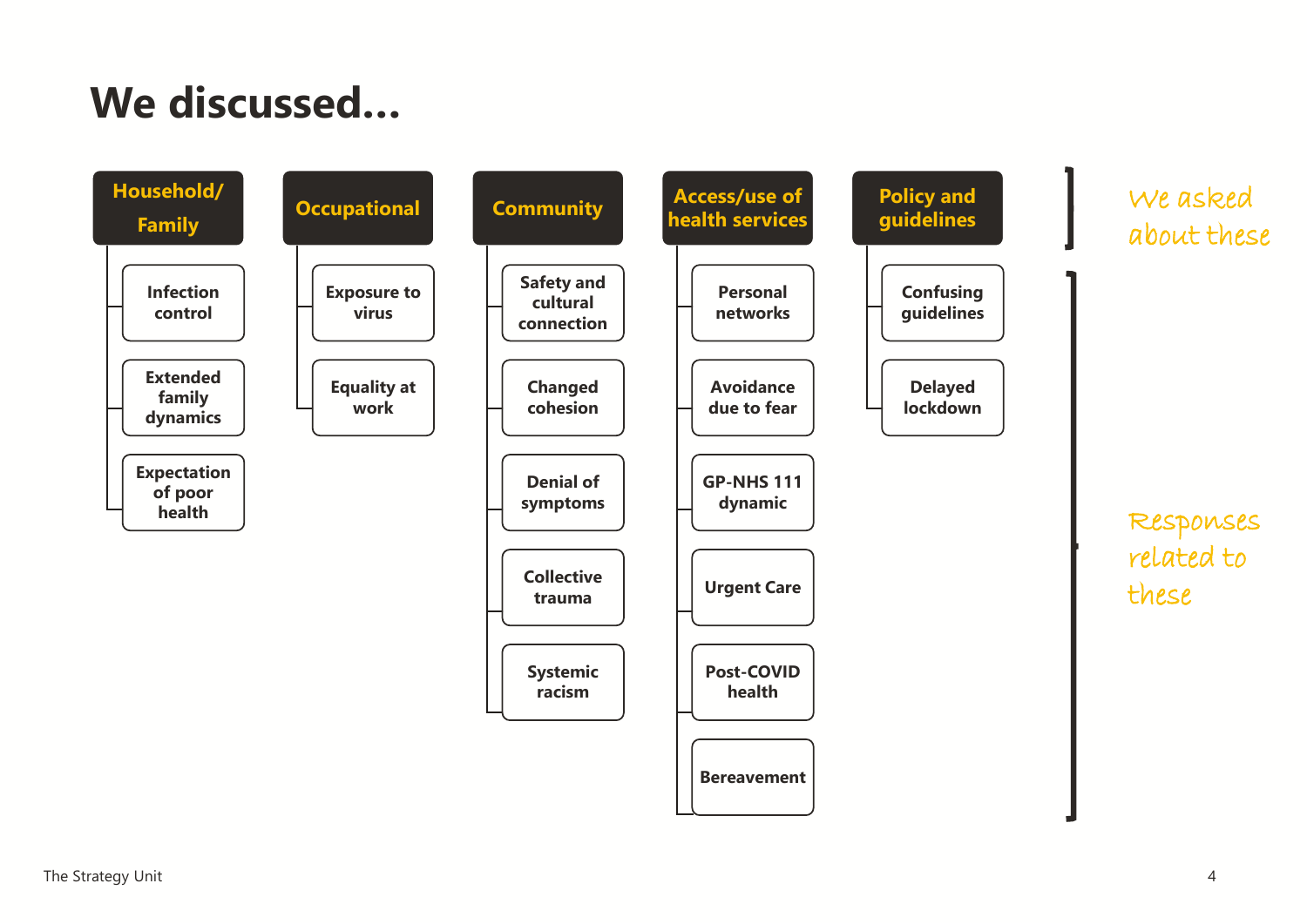## **National Policy: Value And Visibility**

There was a consensus that **lockdown was too little, too late**. Borders could've been closed earlier, rules could have been enforced better to capitalise on lockdown.

National guidance was confusing; daily briefings became '*a load of rubbish*'; different social distancing rules for different communities (garden visits not allowed but pub ok) were frustrating. **Trust in the government was lost and as a result adherence to social distancing rules**.

**There was anger and frustration that many of the inequalities** based on racism, deprivation, gender and the intersectionality of those **were known and not acted on.**

*"I can't make my mind up whether it's because of the information, but I do feel that if things had locked down a bit more sooner then I don't think so many people would have passed away."* **Fatima**

"*In terms of the official guidance that was given it was very confusing, it wasn't cohesive – and it ignored swathes of people that would have been disproportionately impacted by COVID. I personally felt that the official guidance was not being created with the science and the evidence that was available. It felt very – and it still does – feel very economy based, not people based"* **Grace**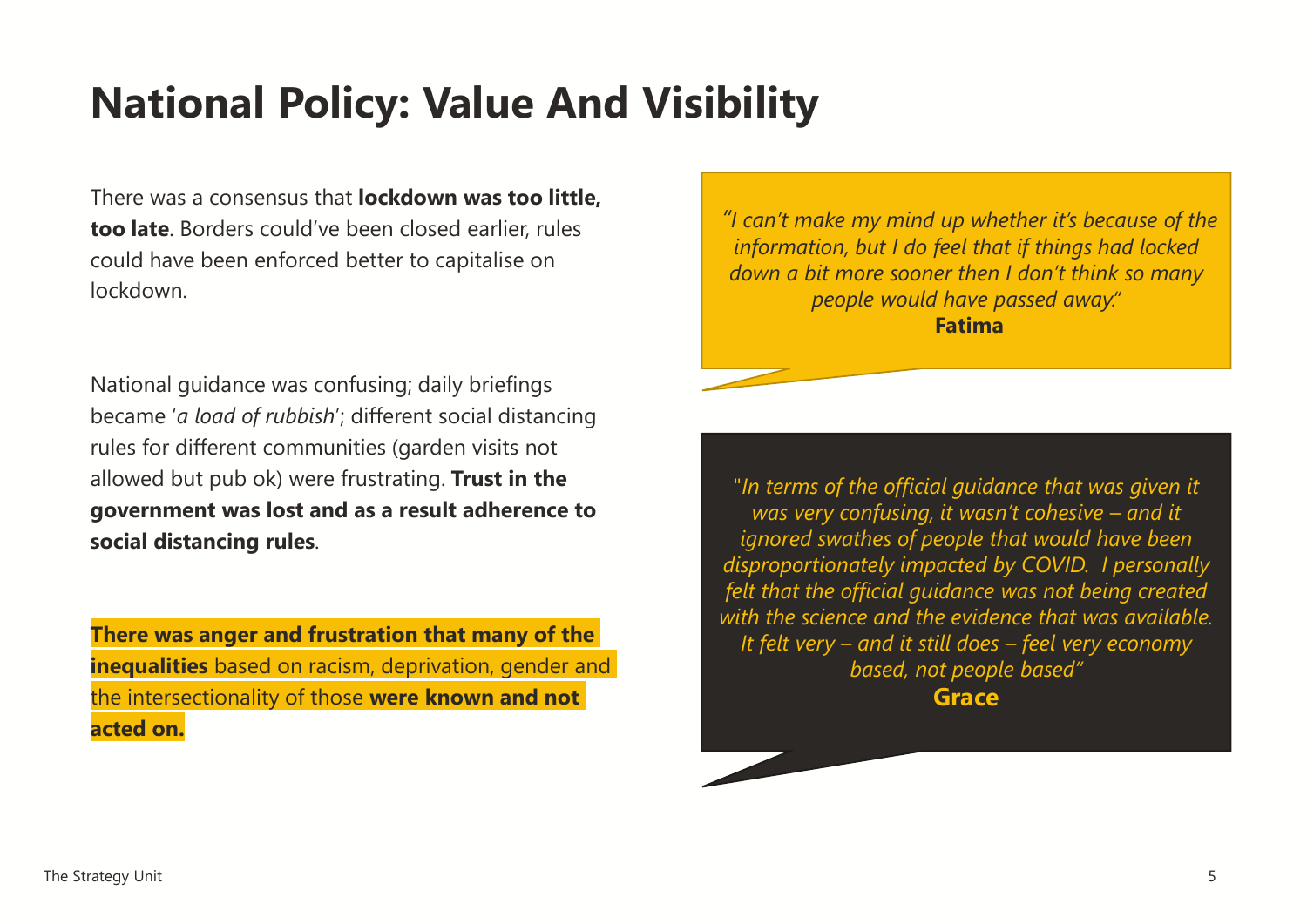### **Occupation: Risks and Representation**

Most identified primary route of COVID-19 infection in their household to be related to a **family member's occupation** (followed by school, social and health services exposure)

Those working within the NHS described poor team/organisation management of risk or support and linked these with **broader lack of ethnic representation at senior levels**.

*"I started to take it seriously when my eldest daughter got sent home from work in March before lockdown. Her office had to be deep cleaned as somebody had tested positive for corona after travelling abroad. Two days later she had a fever, her symptoms were mild, but she did have a really bad cough, a high temperature and tiredness*." **Fatima**

*"The way I was spoken to wasn't normal, there was an atmosphere and I could tell it was because I'd been off. I was genuinely poorly, I wasn't making anything up, and then for my managers to be doing that, it was just out of order really. Anybody else that goes off sick, they don't have that, it's just towards us Asians." Jamila*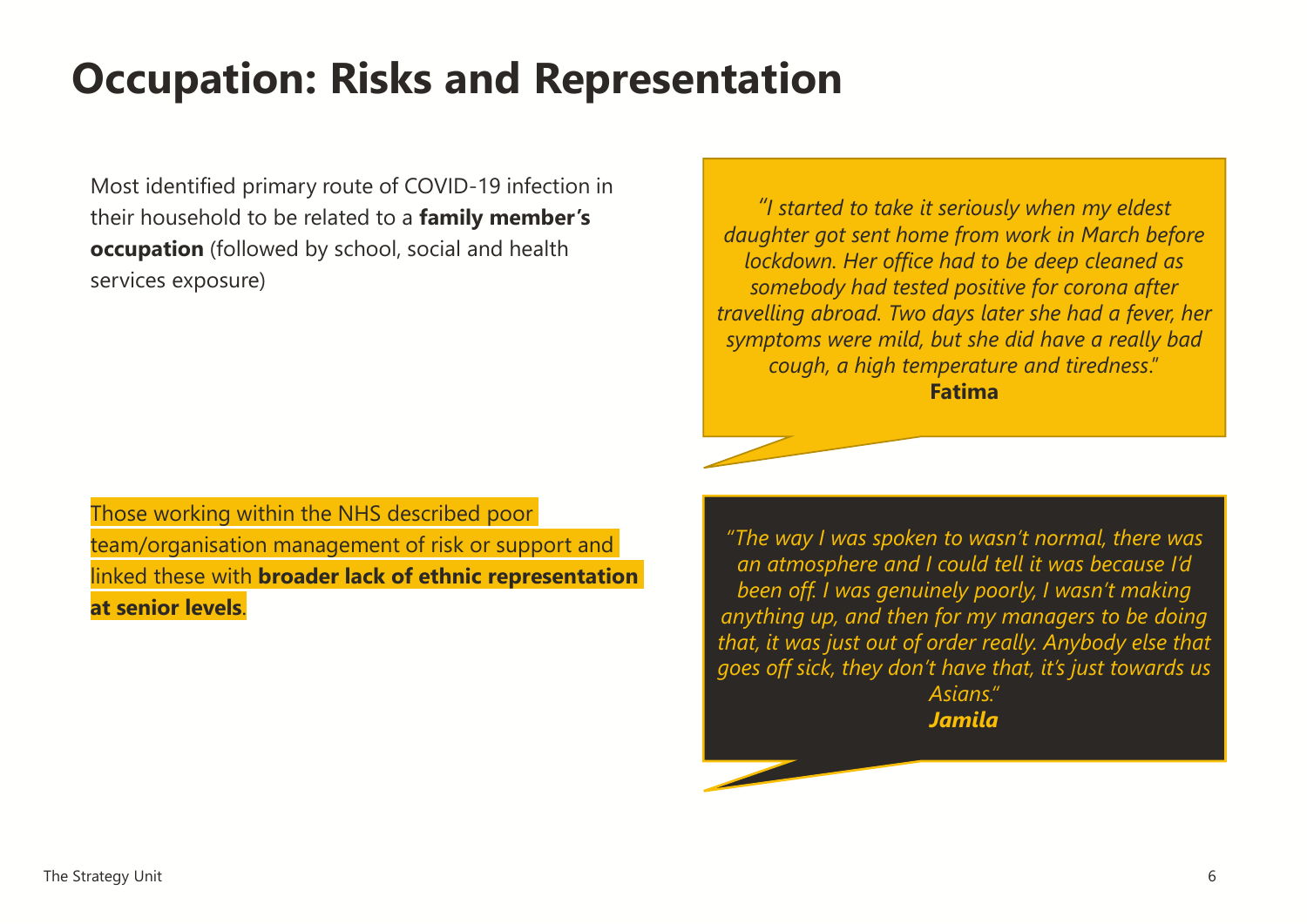## **Community: Connection and Cohesion**

A range of residential areas were described in terms of ethnic mix, religion, class, affluence or deprivation. Individuals **chose to reside within their communities due to a sense of belonging, safety or access** to relevant community spaces, for example mosques.

Pandemic and lockdown provided a good **opportunity to confirm community values** for most, however for some community cohesion was tested when social distancing rules were not adhered to.

*"I think you have to compare the people's professional roles with the ethnicity. Just so you're not falling into that trap of automatically assuming where BAME people live is because they're deprived, just because of their choice to live there. In areas of [City] it can be quite deprived, but you get people living or moving there because of the community." Ali*

*"How things have come together has been amazing. There was a hell of a lot of community spirit and I'd hardly ever spoken to my neighbours across the road, in some ways it's brought communities back together again in a very localised sense*." **Cassem**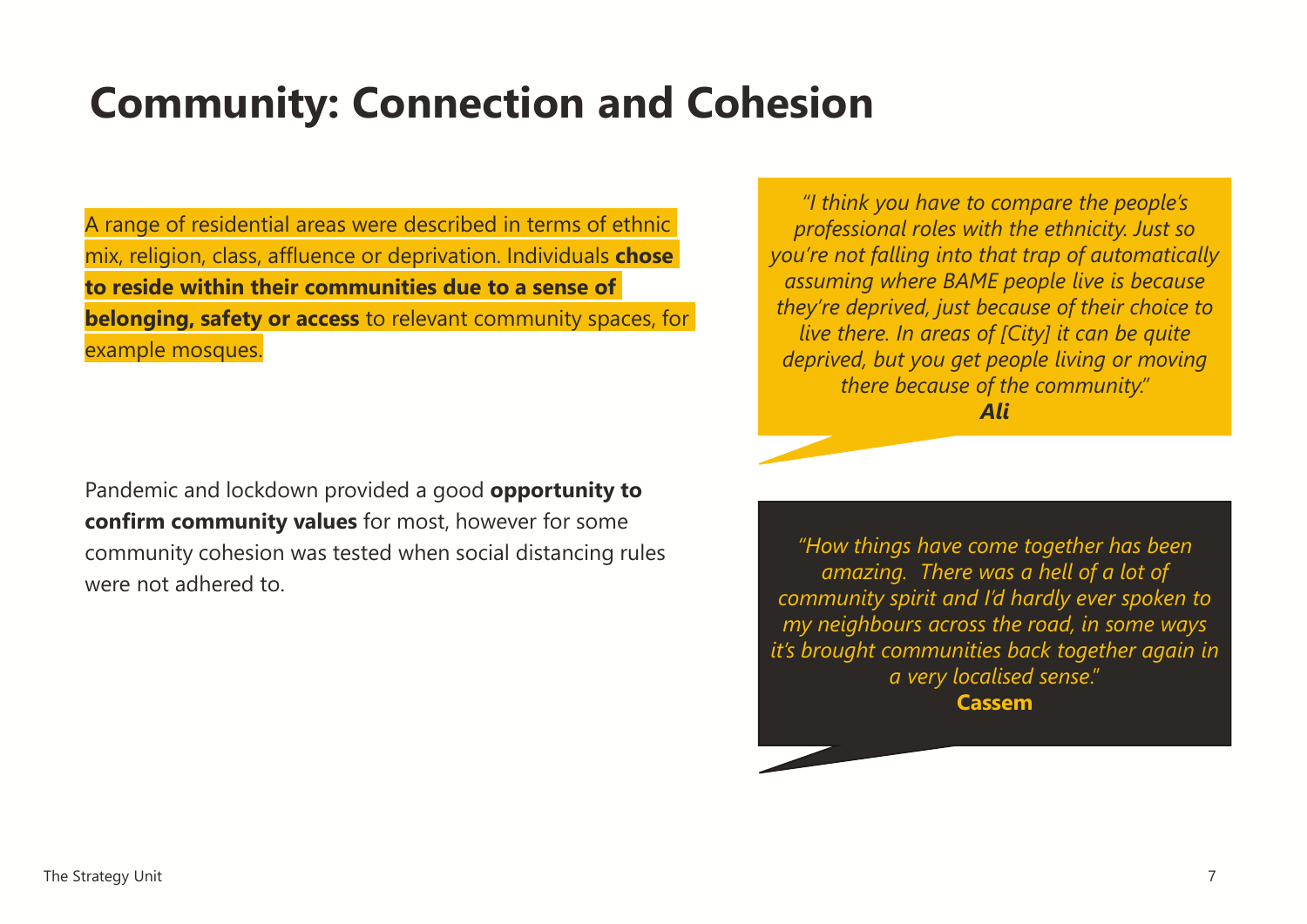## **Community: Perspectives and Perceptions**

Where community belonging was core to the individual or family, **individual coping mechanism was influenced by wider perspectives of disbelief (initial stages) and fatalism**.

*"In regards to the whole thing my dad was just like "don't worry about it, 'Allah will protect us. If He means us to die then we'll die, don't worry about it". Cassem*

Many could point to others who had experienced much worse symptoms and **the relentless bad news became overwhelming**.

*"People don't understand, you've got a fear of your life here. Literally every other day someone passing away, someone that I knew, or someone close to me, someone in the community. I remember thinking when will this stop? I couldn't bear that anymore. I couldn't deal with death anymore. It was just a constant, and losing someone that's personal to you, all those deaths meant so much more. I felt them." Dawood*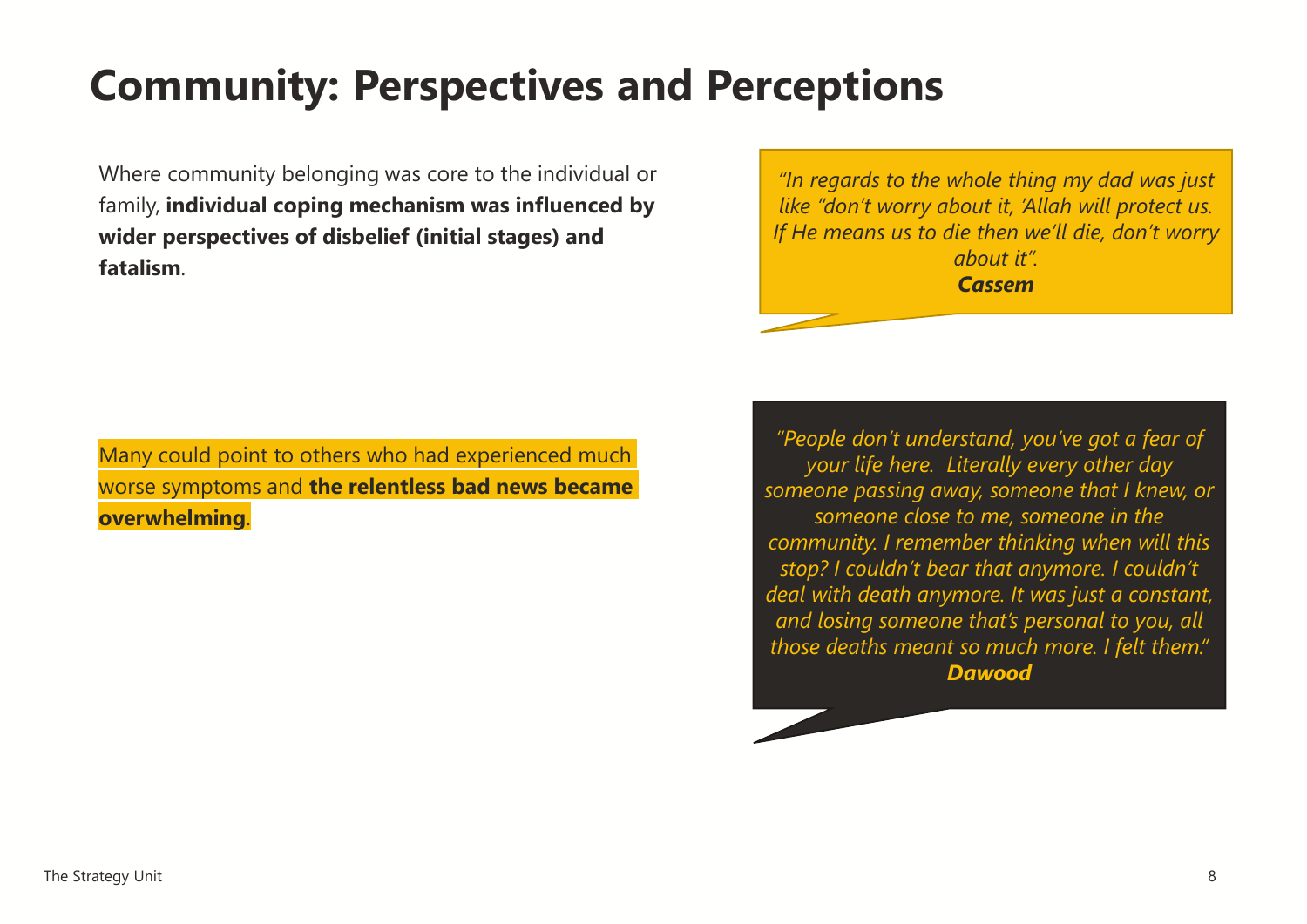# **Families: Control and Curtail**

**Infection control in the household ranged**, it was linked to awareness of risk in the first instance ('just a bit of flu'), individual anxiety ('disinfect everything coming into the house') and **the ability to isolate in the house when symptomatic**.

**There was much angst around social distancing in families where household boundaries are blurred,** for example when family decision making involves and impacts those living outside of the main household.

There was some **expectation of poor health as a consequence of being elderly**, and acceptance of being 'very elderly' when aged 60+.

*"We went from just taking normal life for granted to being in the house, me having to stay in the bedroom, my partner having to look after the children, and obsessive hand washing, clothes changing regime every time he came back in from outside - there was a lot more anxiety around leaving the house, a lot more anxiety around doing normal things like shopping" Grace*

*"There's also been a lot of tension on the extended family WhatsApp group around the relaxing of guidelines, questioning "what about parents and family rights in all this". My sisters are very much supportive, but a couple of my brothers have not been. Sometimes there's a bit of teasing by them to say "you're very official and legal - we can't go and see you", we've even been called the COVID police!" Bilkis*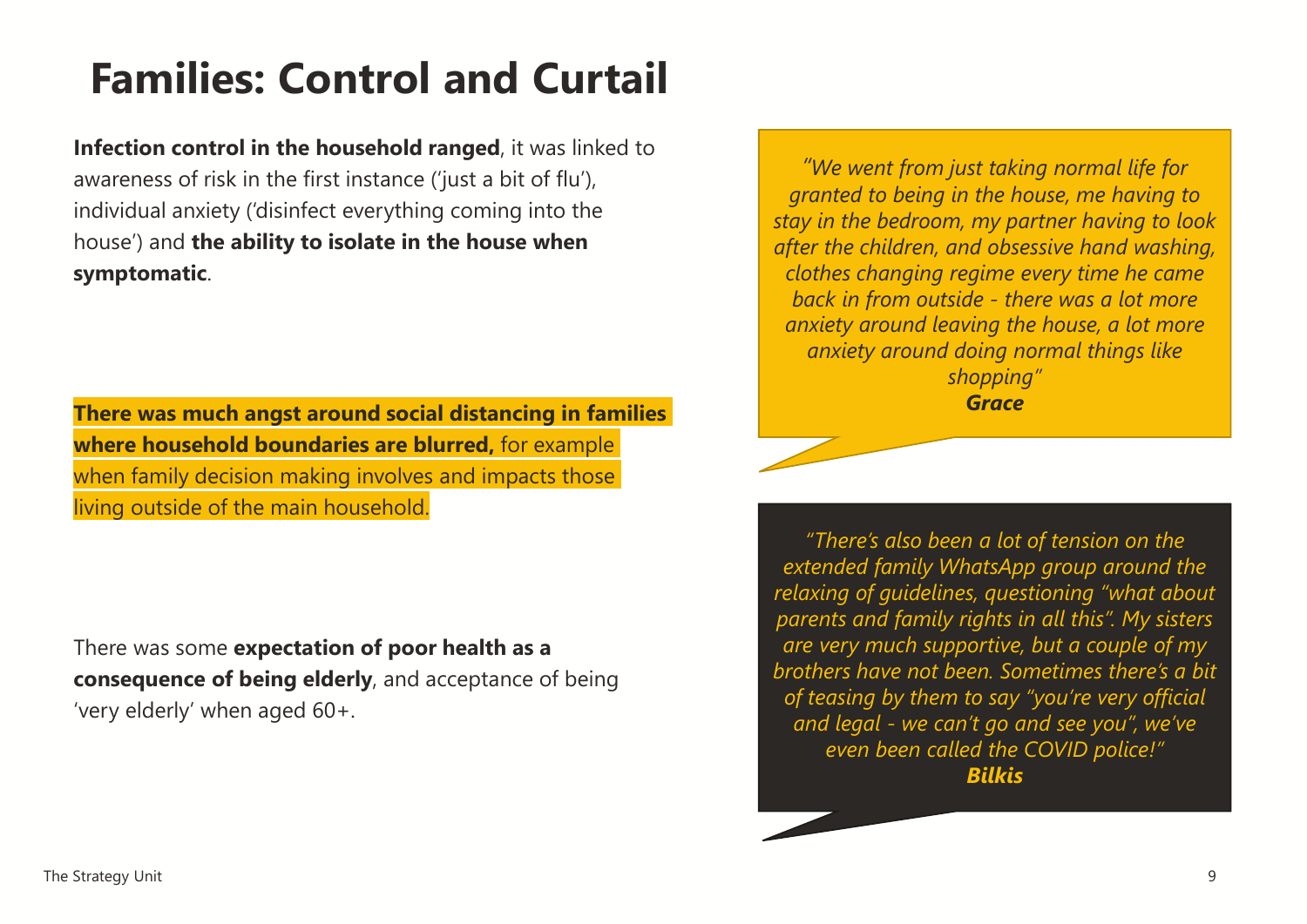#### **Health and Care: Access and Advice**

Individuals made **use of their own personal networks to seek professional advice** and support for their symptoms.

Most who contacted NHS 111 for symptoms were **dismissive of the advice** given, and turned to prior experience or advice of friends and family for nonmedical treatment.

Reluctance to use hospital based services based mainly on **fear of suffering alone** and having a preference for being at home. Some worried about treatment and safety at hospitals too.

*"Because I work in the health service, I know a Director at one of the Hospitals, so I contacted him and I said I'm a bit concerned for my son, I just need some advice. And he was kind enough to give me their top respiratory consultant. He said look don't worry, the cough can last a long time." Ali*

*"Having seen the previous week when I was in the hospital, having been to the Intensive Care Unit myself [as a doctor], I was just very, very worried of going into the hospital. I know hospitals are fully laden with bacterial, secondary bacterial infections. Everyone was afraid to go to the hospital. I mean I myself was afraid to go into the hospital."*  **Ehsan**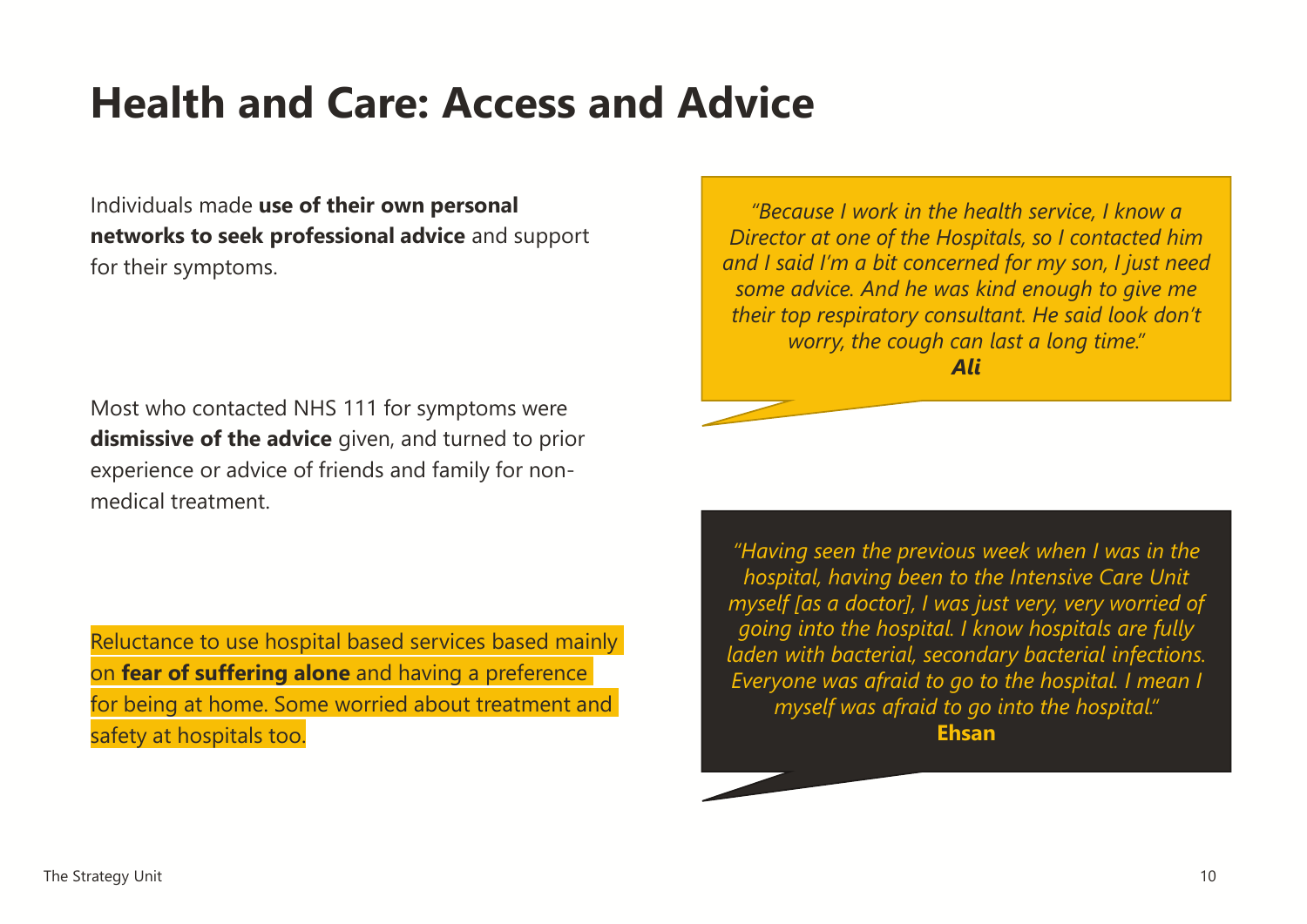#### **Health and Care: Urgent and Bereavement**

Those who had personal experience of paramedics and hospital services reported **good care**.

Post-COVID-19 there were **additional mental health and wellbeing anxieties**, as well as worsening pain issues and for one person, long COVID challenges.

Most knew someone in the family or community that had died from COVID-19. Grieving was especially difficult in the **absence of usual religious or cultural practices that were dependent on social interaction**.

*"The ambulance came within ten minutes and they all had PPE. They just took me in, I had breathing problems. I was the youngest person on the [COVID] ward. There were four people in the ward, I think all over 70. The doctors and nurses, did come often with everything. They put on a mask and clothes and they gave a good service" Ismail*

*"Me and my four brothers went [to the funeral] we had to wear the PPE, the gloves, masks, had to wear all those things. There were two kind of volunteers who explained to us how it's going to happen. We prayed at the graveyard; it was very clinical. There was no one else there, it was just a graveyard. There were no people there. It felt very lonely, like there was just some detachment to it. That didn't help the grieving process. Everything was very cold, no emotion in it."* 

*Dawood*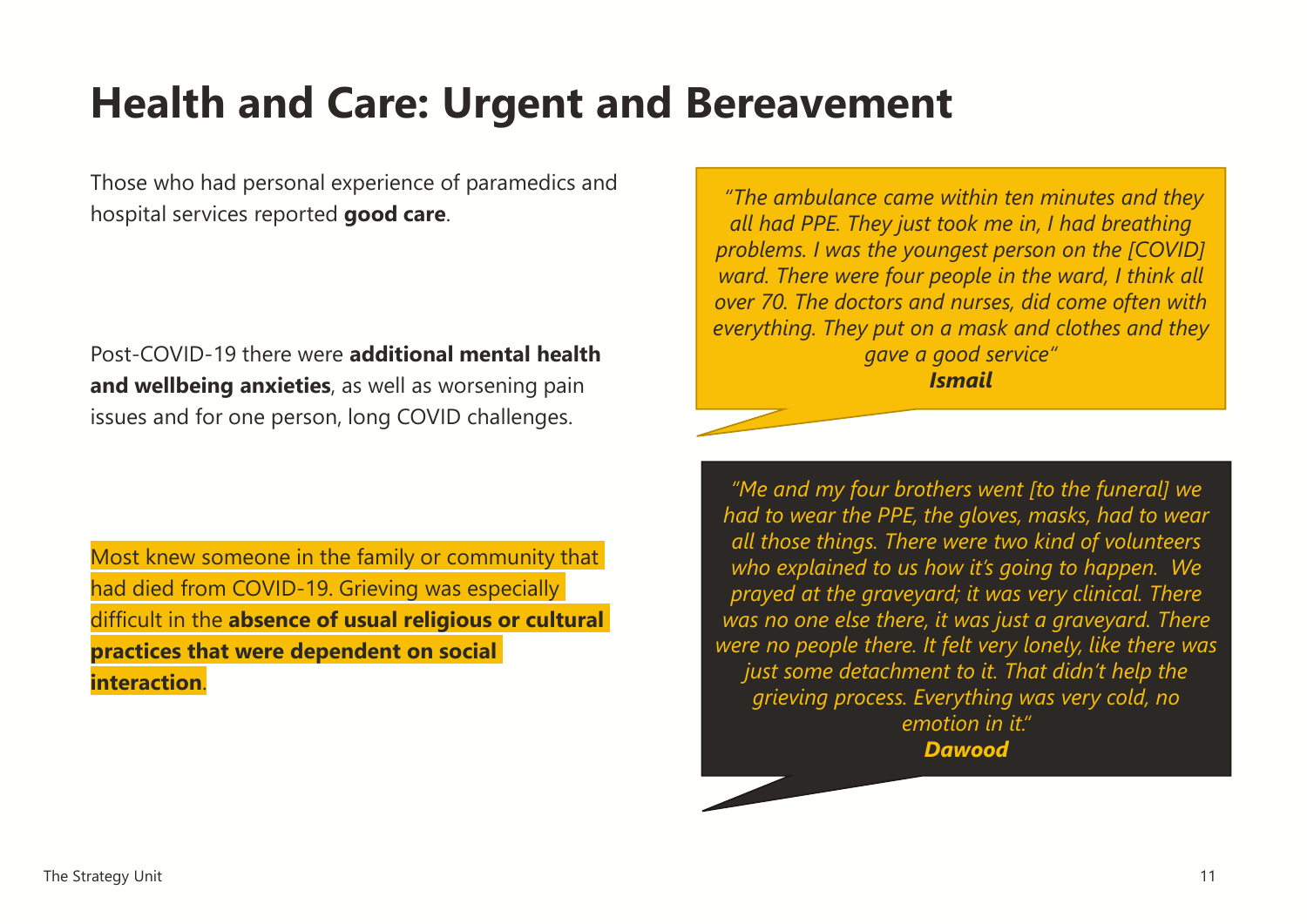## **To conclude....**

*"We need to start looking at different ethnic needs on a case by case basis. I think that there are very unique needs from different communities... This BAME approach to research seems to bung everyone together and thinks that there's a silver bullet" Grace*

When examining inequities in access and inequalities in outcomes:

- Don't make assumptions about population groups
- **Disaggregate the data by relevant intersectional elements, such as: gender, ethnic sub-group, age/generation, religion, occupation, salary, educational attainment, housing**
- Think carefully about the labels used
- Inform yourself, ask questions about the origins, cultures and lives of the different population groups
- Engage relevant communities, if people are 'hard to reach' it means we all have to try harder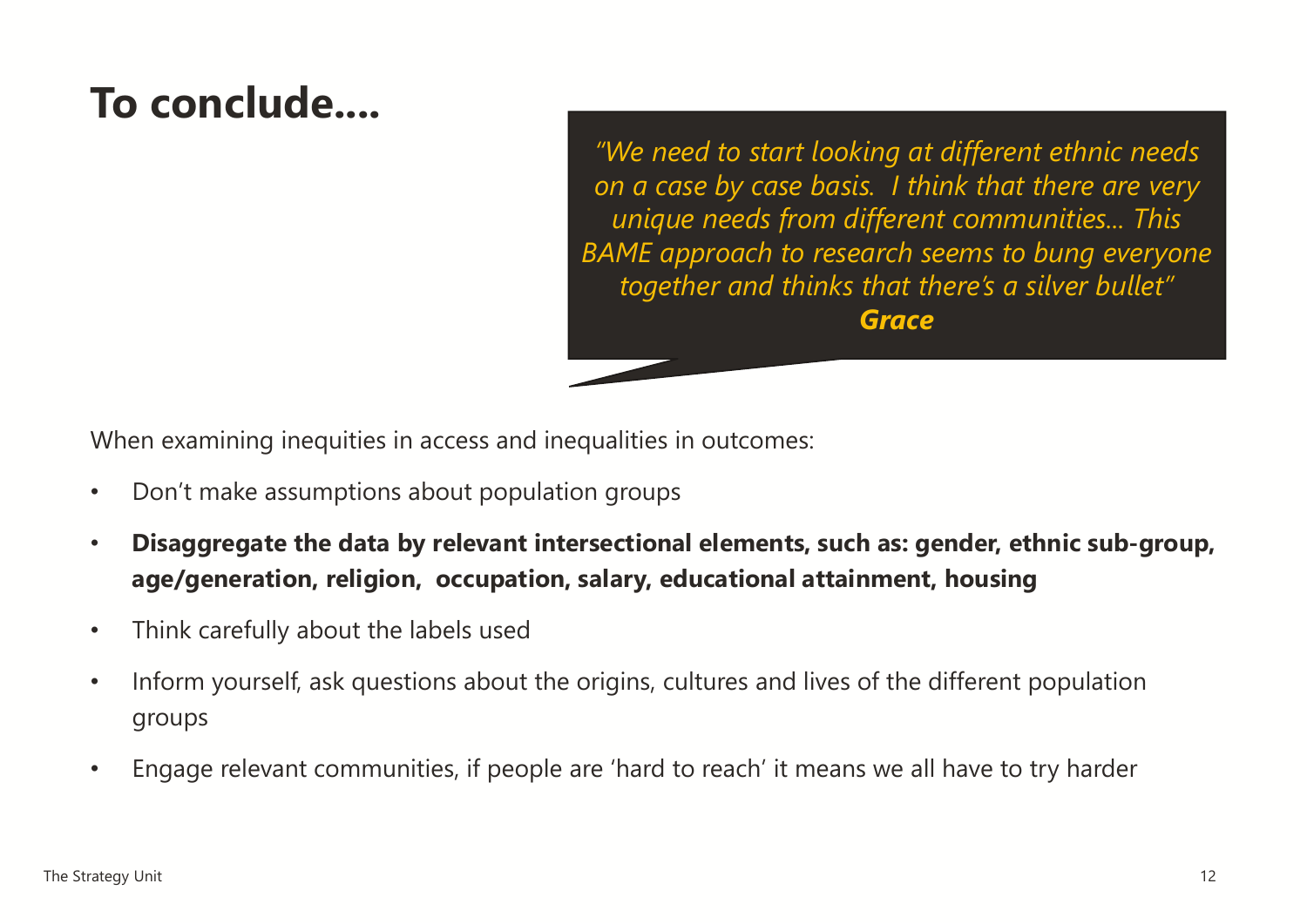#### **The (South Asian) migration behind the labels**